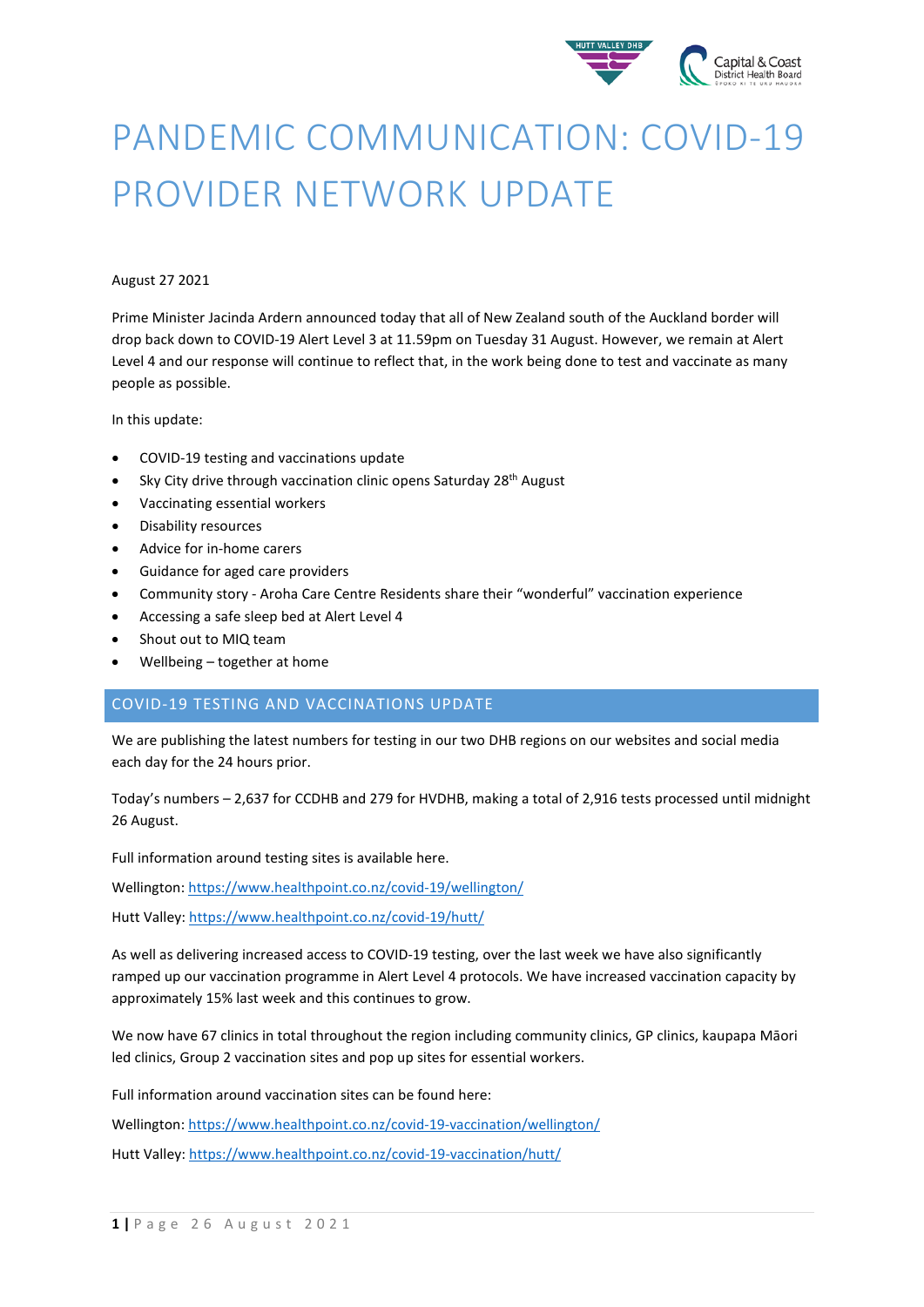

Check out a drive through in action – courtesy of the team at Tamati Whāngai COVID-19 vaccination centre – our first drive through in Poneke here: https://www.youtube.com/watch?v=tkVsDPoCWNE&t=20s

## SKY CITY DRIVE THROUGH OPENS SATURDAY 28 AUGUST

Sky City Stadium drive through opens to the public from tomorrow, Saturday 28<sup>th</sup> August, until Tuesday 31<sup>st</sup> October – 9am to 5pm each day – with capacity for 1000 or more vaccines per day.

This is an opportunity to encourage people in your household or bubble who are eligible for vaccination to take advantage of a group booking together. Appointments must be booked, maximum four people per vehicle. No bikes, motorcycles or trucks.

Book online at [www.BookMyVaccine.nz](http://www.bookmyvaccine.nz/) – enter Pipitea in the location box and select Sky Stadium Drive-Thru Or phone 0800 28 29 26

# VACCINATING ESSENTIAL WORKERS AT HIGHER RISK

Ensuring essential workers and other people at higher risk have access to vaccinations has ramped up over the past week. This has seen teams deliver onsite vaccinations to workers at over 50 supermarkets across the region, and onsite vaccinations to Interislander staff. Seven pop-up pharmacy locations also held reserved bookings for essential workers and their families from businesses including NZ Post, NZ Police, public transport workers, and Wellington Free Ambulance. Homeless people and the sex worker community deemed at higher risk are also being offered vaccinations.

## DISABILITY RESOURCES

A reminder that the Our disability team has created resources for all our providers, and especially our vaccination and testing clinics, to make the experience of accessing health care as smooth as possible, including communication cards for Deaf and Hard of Hearing people.

These cards are particularly useful during Level 4 when it is more difficult to communicate through masks. These resources can be downloaded here. [https://www.ccdhb.org.nz/for-health-professionals/covid-19](https://www.ccdhb.org.nz/for-health-professionals/covid-19-resources-for-our-community-providers/) [resources-for-our-community-providers/](https://www.ccdhb.org.nz/for-health-professionals/covid-19-resources-for-our-community-providers/)

**Accessible Events** – vaccination clinics for disabled people, those with impairments or long-term conditions – continue during Alert Level 4. The call centre for Accessible Events is open 8am-4.30pm Monday to Friday.

For the Accessible Events only those with booked appointments will be able to get vaccinated. To book please **Call:** 0800829935 or **Text only:** 027 281 5017 or email us at: **Email:** [CovidVaxAccessibility@ccdhb.org.nz.](mailto:CovidVaxAccessibility@ccdhb.org.nz)

## E-LEARNING MODULES FOR SUPPORT WORKERS, WHANAU AND VACCINATORS

Getting a COVID-19/Mate Korona vaccine for many, including disabled and autistic people, can cause anxiety and distress, especially when it comes to needles. Healthcare New Zealand has developed free e-learning modules and resources in a range of formats to help people stay calm in the lead up to, and on the day of, vaccination.

You will find the link here: [https://www.healthcarenz.co.nz/service/explore-specialist-advice/preparing-for](https://www.healthcarenz.co.nz/service/explore-specialist-advice/preparing-for-the-covid-19-vaccination/)[the-covid-19-vaccination/](https://www.healthcarenz.co.nz/service/explore-specialist-advice/preparing-for-the-covid-19-vaccination/)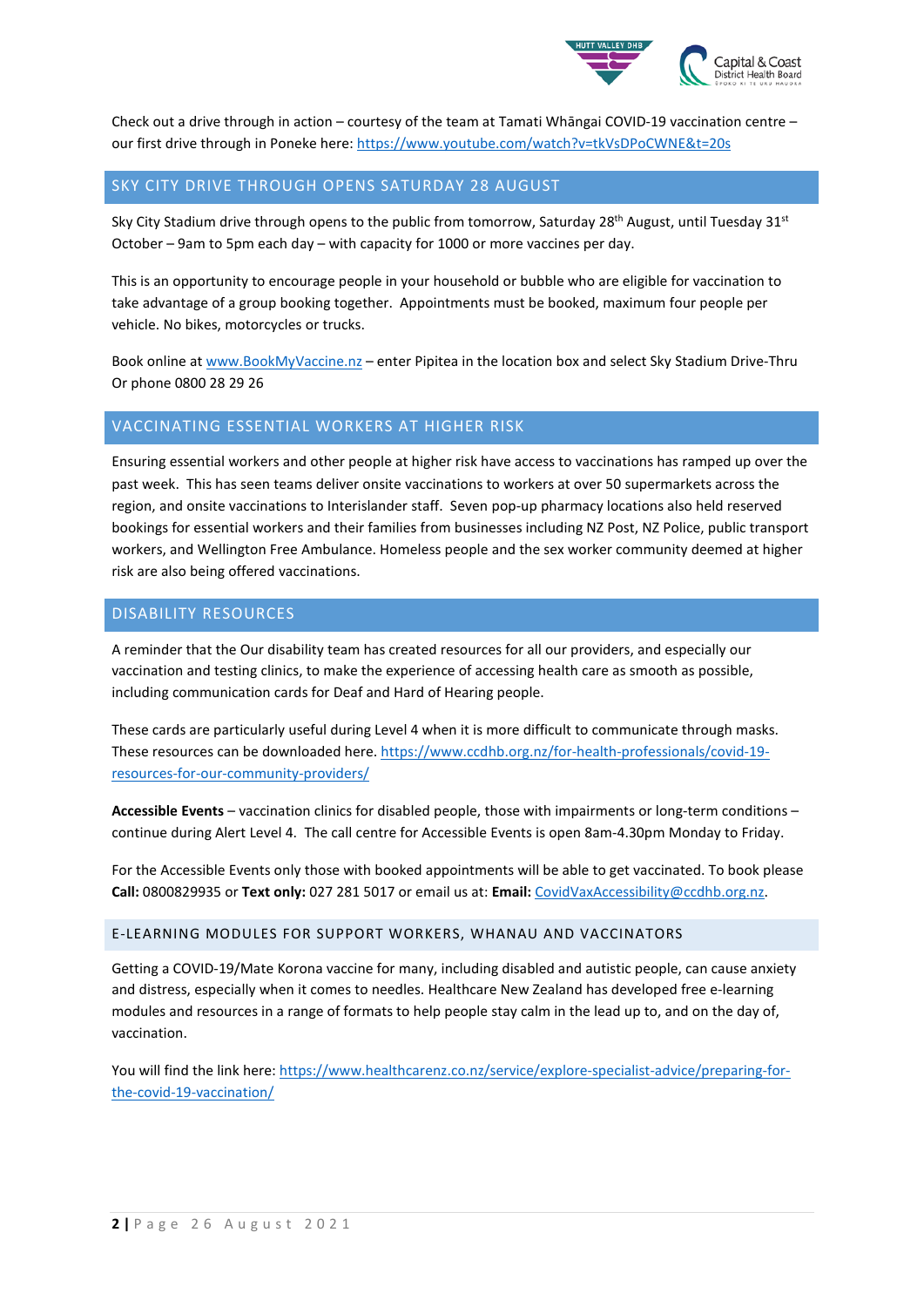

## HOW TO TALK ABOUT COVID-19 VACCINATIONS – BUILDING TRUST

The Workshop has also produced a useful guide for people in health and community roles who want to talk effectively about COVID-19 vaccinations to different groups of people who may be hesitant about getting vaccinated.

You can find it here along with other useful resources including posters: https://www.theworkshop.org.nz/publications/how-to-talk-about-covid-19-vaccinations-building-trust-invaccination-a-guide-2021

## ADVICE FOR IN-HOME CARERS

The Ministry of Health is advising any person who enters a home to provide care to:

Any person who enters a home to provide care should:

- stay home if they are sick and get tested if they have any COVID-19 symptoms
- practice good hygiene at all times
- maintain physical distancing where possible
- use personal protective equipment (PPE) as appropriate
- keep a record of their visit for contact tracing purposes.

In-home carers are strongly advised to get vaccinated. Those who have not been vaccinated and would like to be, can book online at [www.BookMyVaccine.nz](http://www.bookmyvaccine.nz/) or phone 0800 28 29 26

Employers of in-home carers must have appropriate guidelines and systems in place aimed at keeping staff safe in the workplace. This includes following the appropriate workplace health and safety guidelines and notifying a carer if the person they are visiting is sick.

# GUIDANCE FOR AGED CARE PROVIDERS

The Ministry of Health has updated its guidance on end-of-life visits.

It has also updated its Alert Level 4 guidance for aged care providers, including:

- Alert Level 4 guidance for aged care services
- Admission into aged residential care facilities
- Visiting aged residential care facilities

Read more here: [https://www.health.govt.nz/our-work/diseases-and-conditions/covid-19-novel](https://www.health.govt.nz/our-work/diseases-and-conditions/covid-19-novel-coronavirus/covid-19-information-health-professionals/covid-19-aged-care-disability-and-hospice-providers/covid-19-aged-care-providers)[coronavirus/covid-19-information-health-professionals/covid-19-aged-care-disability-and-hospice](https://www.health.govt.nz/our-work/diseases-and-conditions/covid-19-novel-coronavirus/covid-19-information-health-professionals/covid-19-aged-care-disability-and-hospice-providers/covid-19-aged-care-providers)[providers/covid-19-aged-care-providers](https://www.health.govt.nz/our-work/diseases-and-conditions/covid-19-novel-coronavirus/covid-19-information-health-professionals/covid-19-aged-care-disability-and-hospice-providers/covid-19-aged-care-providers)

# AROHA CARE CENTRE RESIDENTS ARE "TAONGA"

With cars queued far down the road, the Waiwhetu Sports Centre Drive Through COVID-19 vaccination clinic was busy on Wednesday. But two vans pulled up, the crew at the front gate were expecting them and ushered them straight through to the admin stage. The VIPs that went to the front of the queue came from the Aroha Care Centre for the Elderly in Taita. Eight new residents were given their vaccinations and then a 15 minute Observation period.

Trish Watts from Aroha Care Centre said it was wonderful her people received such respect and special treatment. She said she called and asked what could be possible under Alert Level 4. "We spoke with site manager Tim Bignall who couldn't have been more helpful. We gave all the details of our people to the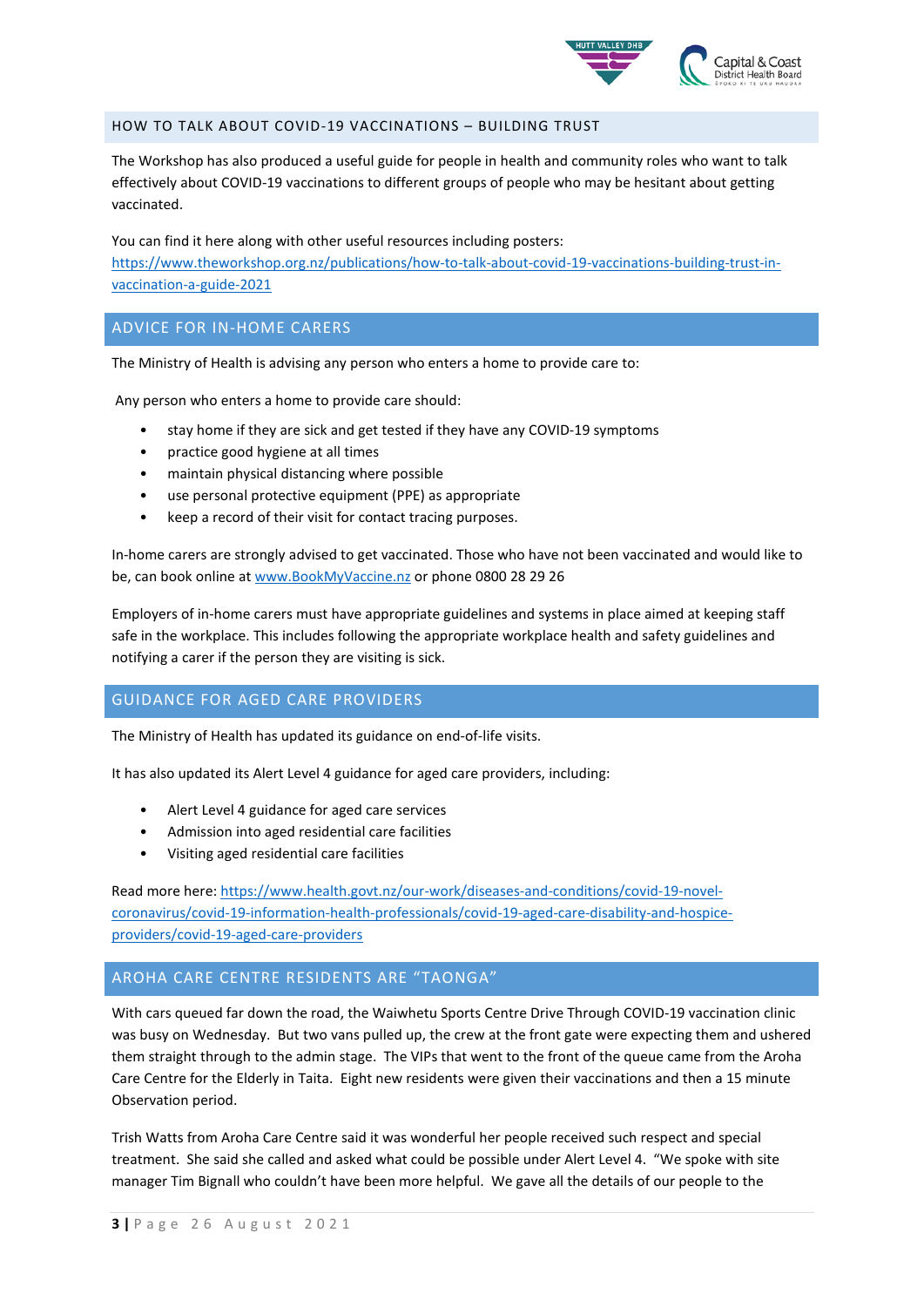

Waiwhetu call centre and we were given a time to arrive. Everything about it was easy. The young people we met at each stage were wonderful and made the experience enjoyable for all of us."

Tim Bignall said it is natural within the tikanga of Atiawa that older people are considered taonga and treated with respect and deference. "We are grateful they came to our clinic."

# ACCESSING A SAFE SLEEP BED DURING ALERT LEVEL 4

#### **Accessing a Safe Sleep Bed during Covid-19 Level 4**

Now more than ever it's important to make sure that whanau welcoming a new pēpi have access to a Safe Sleep Bed & bedding to keep their little one 'safe to breathe' while they sleep, and keep up the great work our region is doing with SUDI prevention.

#### **The following providers have Safe Sleep Beds available on-site:**

| <b>Hutt Valley District Health Board</b>         |                                  |
|--------------------------------------------------|----------------------------------|
| <b>Hutt Valley Maternity Ward</b>                | <b>HVDHB</b> kaimahi access only |
| Naku Enei Tamariki                               | NET kaimahi access only          |
| <b>Kokiri Marae</b>                              | Kokiri kaimahi access only       |
| <b>Pacific Health Service</b>                    | PHS kaimahi access only          |
| <b>Plunket</b>                                   | Plunket kaimahi access only      |
| <b>Capital &amp; Coast District Health Board</b> |                                  |
| <b>Wellington Maternity Ward</b>                 | LMCs & CCDHB kaimahi access      |
| Keneperu Maternity Ward                          | LMCs & CCDHB kaimahi access      |
| Paraparaumu Maternity Ward                       | LMCs & CCDHB kaimahi access      |
| Plunket                                          | Plunket kaimahi access only      |
| Te Ao Marama Midwifery                           | TAMM kaimahi access only         |
| <b>Birth Treasure Midwifery</b>                  | BTM kaimahi access only          |
| Kahungunu Whanau Services                        | NKKP kaimahi access only         |
| <b>KYS</b>                                       | KYS kaimahi access only          |
| Hora Te Pai                                      | HTP kaimahi access only          |
| Pregnancy Help GW                                | PHGW kaimahi access only         |
| Maraeroa                                         | Maraeroa kaimahi access only     |

**Providers, please let your Safe Sleep Coordinator know if you are running low so they can organise to replenish your supply.**

For support, advice with Safe Sleep messages in the context of social distancing, or questions about how to arrange access to a safe sleep bed for your whanau, please contact:

#### **Hutt Valley Safe Sleep Coordinator: Louisa Waikari [louisa@kokiri-hauora.org.nz](mailto:louisa@kokiri-hauora.org.nz) 021324319**

## **CCDHB Safe Sleep Coordinator: Vic Parsons [vic.parsons@ccdhb.org.nz](mailto:vic.parsons@ccdhb.org.nz) 0272100628**

Ngā mihi ki a koutou, thank you for your amazing mahi in this space, supporting the littlest members of our team of five million to thrive and sleep safely during this time.

# SHOUT OUT TO OUR MANAGED ISOLATION AND QUARANTINE FACILITY PEOPLE

I would like to acknowledge the outstanding response by Regional Public Health and our health teams who are working hard to support the Wellington cases in managed isolation and quarantine. As always they have